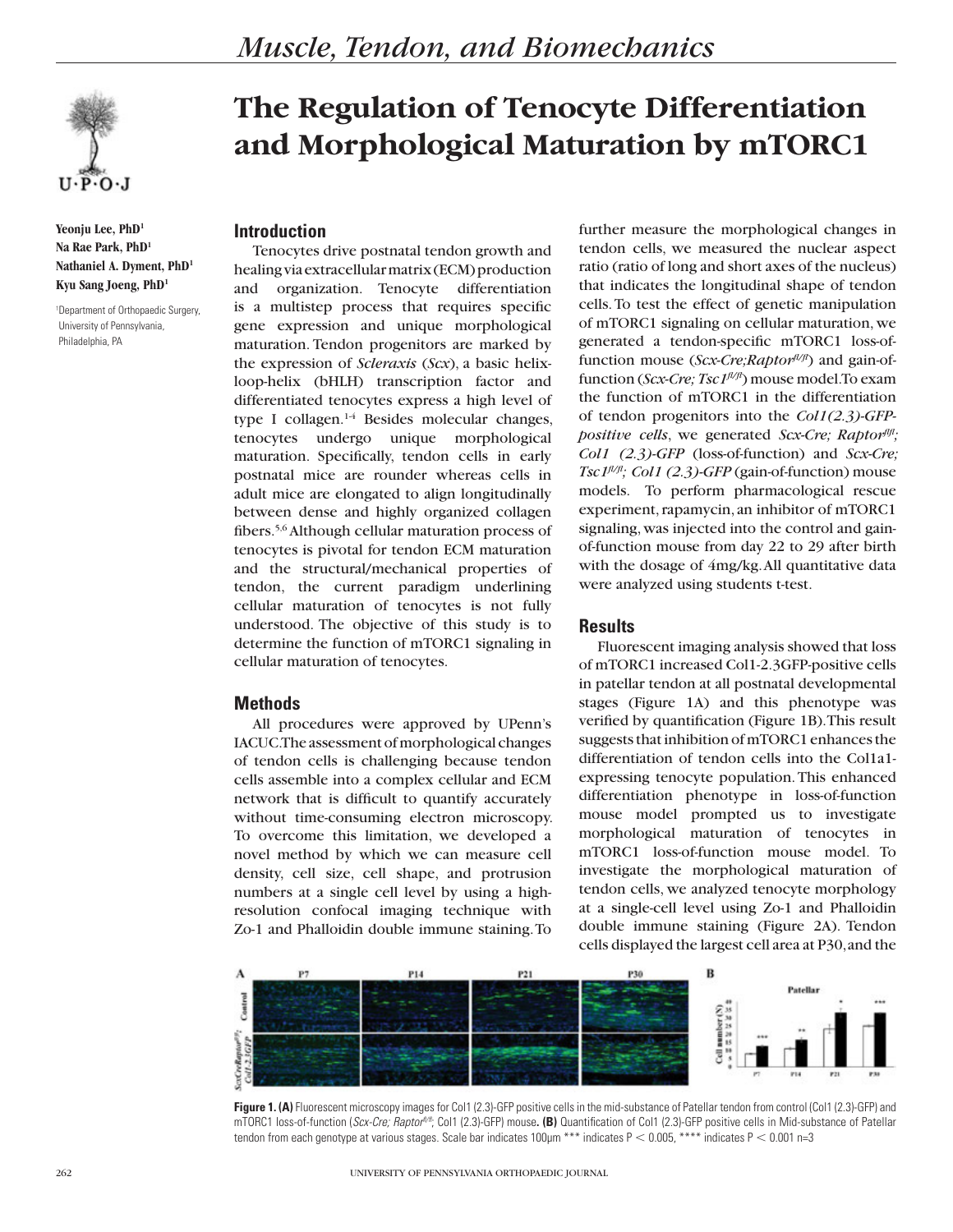

Figure 2. (A) High resolution confocal microscopy with Zo1 and Phalloidin double-stained cross-sections from patellar tendons of control and mTORC1 loss-of-function (*Scx-Cre; Raptor<sup>n/m</sup>*) mouse at various stages. **(B and C)** Quantification results of protrusion number, cell body area, and cell density using high resolution confocal images. **(D)** Nuclear imaging with DAPI staining using from control and mTORC1 loss-of-function mouse model at various stages. (E-H) Quantification results of nuclear aspect ratio. Scale bar indicates 10µm **(A)** \* indicates P < 0.05, \*\* indicates  $P < 0.001$ , and \*\*\* indicates  $P < 0.005$  n=3

cell area was dramatically decreased at P60 in wildtype mice (Figure 2B, white bar), which indicates terminally matured tenocyte population at P60, respectively. Tendon cells in lossof-function mice exhibited decreased cell area at all stages (Figure 2B, black bar) compared to wildtype. The protrusion is the projections from the cell body that is critical for cellcell and cell-matrix interaction. The protrusion number was gradually decreased during postnatal tendon development in wildtype mice (Figure 2C, white bar). The *ScxCre;Raptorfl/ fl* mice showed significantly reduced protrusion numbers compared with those of wildtype mice at P14 and P21 (Figure 2C, black bar). These morphological analyses suggest that the loss of mTORC1 signaling enhanced the maturation of tendon cells. To further confirm the enhanced morphological maturation, we measured the nuclear aspect ratio (ratio of long and short axes of the nucleus) that indicates the longitudinal

shape of tendon cells (Figure 2D). At the early developmental stage (P7), most tendon cells in wildtype were relatively elongated, which was indicated by a lower nuclear aspect ratio (Figure 2E, white bar). And then, tendon cells gradually become rounder at P14 and P21 (Figure 2F and 2G, white bar). Eventually, terminally matured tendon cells become elongated again, as indicated by a low nuclear aspect ratio at P30 (Figure 2H, white bar). Interestingly, tendon cells in loss-of-function mice became very elongated even at P14 and P21 (Figure 2F and 2G, black bar). These data suggest that loss of mTORC1 enhanced the cellular maturation of tendon cells. Our lossof-function study suggests that mTORC1 signaling negatively regulates differentiation of tendon progenitor cells into col1a1 expressing cells and cellular maturation of tenocytes. To verify this inhibitory function of mTORC1 signaling, we performed a gain-of-function study by generating *Scx-Cre;Tsc1fl/fl ;Col1* 



**Figure 3.** Fluorescent microscopy images for Col1 (2.3)-GFP positive cells in the mid-substance of Patellar tendon from control (Col1 (2.3)-GFP, **(A and C)** and mTORC1 gain-of-function (*Scx-Cre; Tsc1fl/fl* ; Col1 (2.3)-GFP, **(B and D)** mouse with vehicle **(A and B)** or rapamycin **(C and D)** treatment.